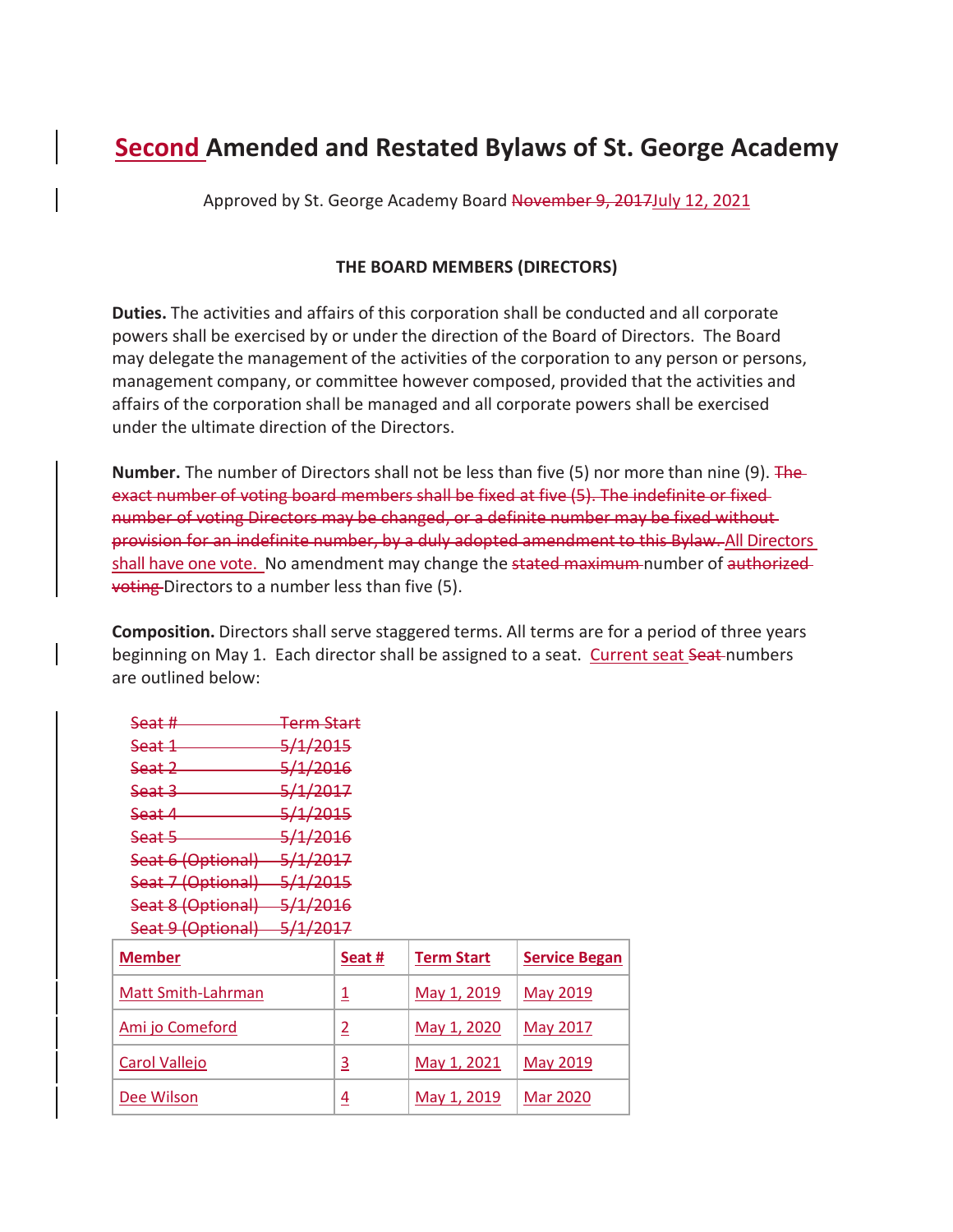| Neil Walter, President, CAO  | <u>5</u> | May 1, 2020 | Aug 2016 |
|------------------------------|----------|-------------|----------|
| Shane Laroia, Treasurer, CFO | <u>6</u> | May 1, 2021 | Feb 2020 |
| <b>OPEN</b>                  |          | May 1, 2019 |          |
| <b>OPEN</b>                  | <u>8</u> | May 1, 2020 |          |
| <b>OPEN</b>                  | <u>9</u> | May 1, 2021 |          |

**Appointment of Board Members.** Directorsshall review candidates for open Director position(s). A person may be appointed to a Board position by two thirds of the then current Directors. If the number of Directorsthen in office is less than a quorum, by any of the following:

- x the unanimous written consent of the Directors then in office
- x the affirmative vote of a majority of the Directors then in office at a meeting held pursuant to notice or waivers of notice complying with these Bylaws
- x a sole remaining Director

 $\mathbf{I}$ 

**Administrative Representative.** The administrative representative shall be the Executive Director or their appointed delegate, as necessary. The administrative representative shall not be a member of the Board. The administrative representative'sterm of office shall correspond with his or her term as Executive Director.

**Limit on Consecutive Terms.** A Director may renew his or her term in three- year increments. No Director shall serve more than nine (9) consecutive years, except for the administrative representative.

**Vacancy.** Vacancy of a Director shall exist (1) on the death, resignation or removal of any Director or (2) whenever the number of authorized Directors is increased.

**Removal by majority vote.** A Director may be removed, either with or without cause, by two thirds of the then current Directors at a Board meeting.

**Resignation.** Any Director may resign effective upon giving written notice to the President of the Board, unless the notice specifies a later time for the effectiveness of such resignation. No Director may resign if the corporation would then be left without a duly elected board member or membersin charge of its affairs, except upon termination of the corporation.

**Compensation.** Directors shall serve without any compensation for their service as board members. Directors may receive a reasonable advance or reimbursement of expenses incurred in the performance of their duties as may be fixed or determined by resolution of the Board and in accordance with applicable federal and state tax codes.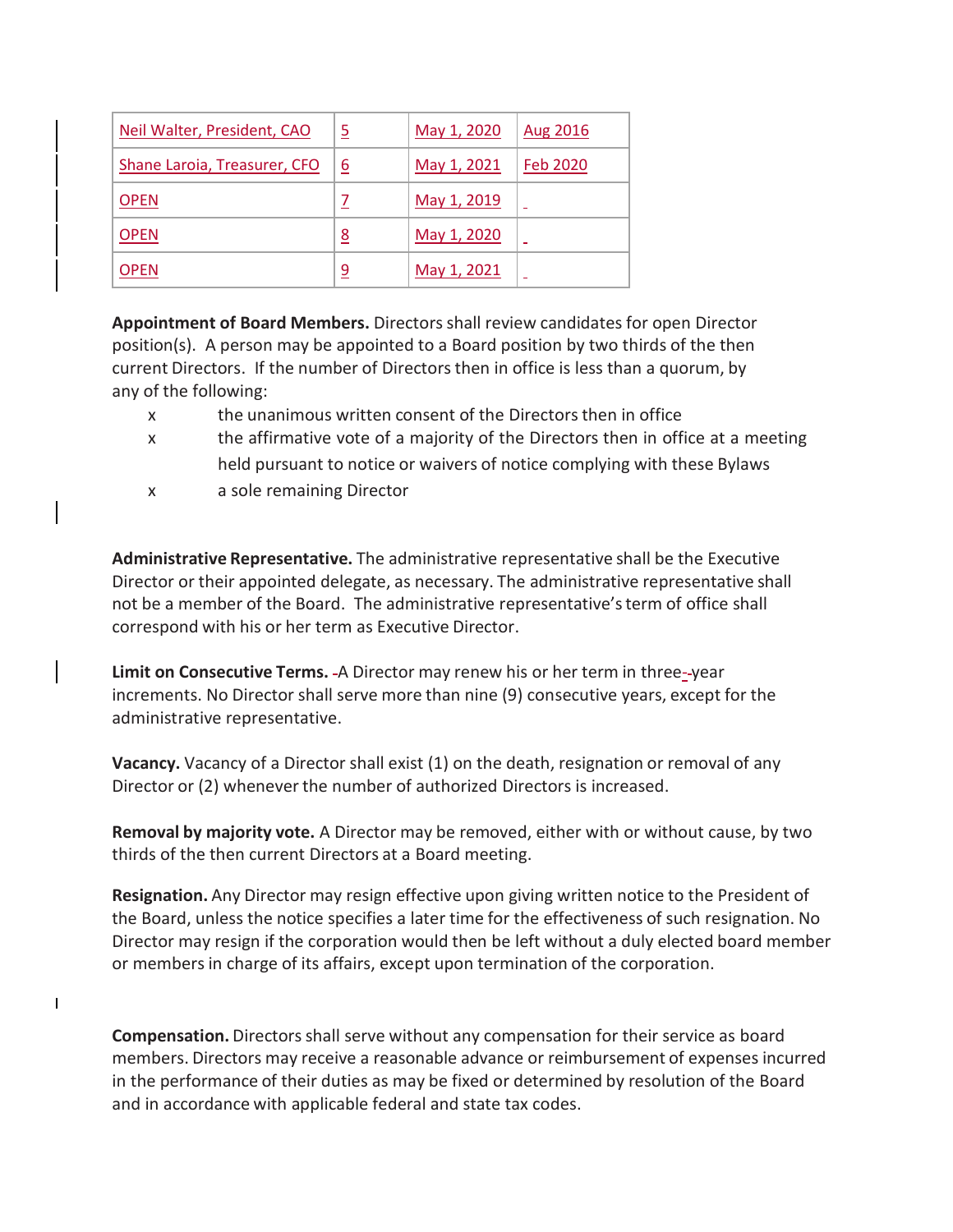## **LIABILITY**

**Non-Liability of Directors.** No Director shall be held personally liable (individually or collectively) for the debts, liabilities, or other obligations of the corporation, except, and only to the extent to which, such liability is proven to be the direct result of specific criminal misconduct by said Director.

**Indemnification by Corporation of Directors, Officers, Employees, and Other Agents.** To the extent that a person who is, or was, a Director, Officer, employee or other agent of this corporation has been successful on the merits in defense of any civil, criminal, administrative or investigative proceeding brought to procure a judgment against such person by reason of the fact that he or she is, or was, an agent of the corporation, or has been successful in defense of any claim, issue or matter therein, such person shall be indemnified against expenses actually and reasonably incurred by the person in connection with such proceeding. If such person either settles any such claim or sustains a judgment against him or her, then indemnification against expenses, judgments, fines, settlements and other amounts reasonably incurred in connection with such proceedings shall be provided by these Bylaws but only to the extent allowed by, and in accordance with the requirements of, applicable state and federal income tax codes.

**Insurance for Corporate Agents.** The Directors shall adopt a resolution authorizing the purchase and maintenance of directors and officers liability insurance.

#### **MEETINGS**

**Place of meetings.** Regular and special meetings of the Directors shall be held at any place that may be designated by the Directors.

**Regular Meetings.** Regular meetings of the Directors shall be held at least six times per school year.

**Special Meetings.** Special meetings of the Directors may be called by any one or more Officers or Directors*.*

**Notice of Meetings.** Notice of meetings shall follow and comply with all applicable laws.

**Contents of Notice**. Notice of meetingsshall specify the place, day and hour of the meeting. The purpose of any Director meeting need not be specified in the notice, except that specific topics requiring Director action shall be listed in an enclosed agenda.

**Conduct of Meetings.** Meetings of the Directors shall be presided over by the President of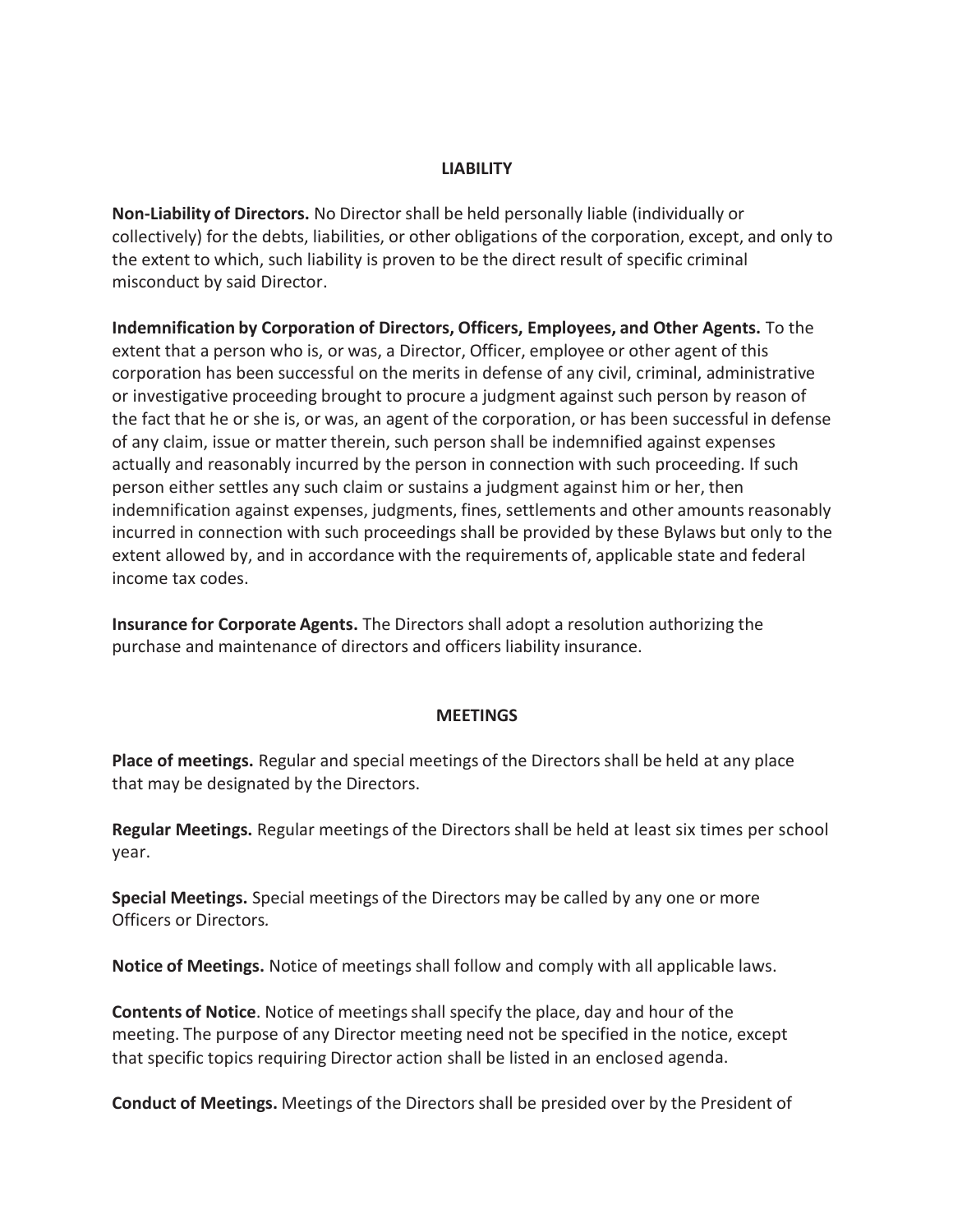the Board, or, another Director as designated by the President of the Board. The President may designate a person to act as secretary of all meetings of the Directors, provided that, in his or her absence, the presiding Director shall appoint another person to act as secretary of the meeting.

**Time Limits.** Each person present at a meeting of the Directors may speak briefly regarding the agenda items. The President, or designee, shall chair the meeting and may set a time limit for each speaker or agenda item, as well as a cumulative time limit for all speakers. The President, or designee may waive or extend the time limit for any speaker(s) or any agenda items without prejudice to enforcing the time limits for any other speaker(s) or agenda items.

**Director Action.** Unless outlined in these Bylaws, Robert's Rules of Order will be used as the basis to conduct Director Meetings.

**Quorum.** A majority of the authorized number of Directors in attendance at a board meeting constitutes a quorum.

**Majority and Director Action.** Unless specified herein, every act or decision executed or made by a majority of the Directors present at a meeting duly held at which a quorum is present is the act of the Directors.

#### **OFFICERS**

**Number of Officers.** The Officers of this corporation shall include a Chief Administrative Officer (Board President) and a Chief Financial Officer. The Chief Administrative Officer shall also serve as the President of the Board and must be an elected member of the Directors. The Chief Financial Officer must be a Director and shall also act as Treasurer. The corporation may also designate, upon approval by the Directors from time to time, other Officers. Any number of offices may be held by the same person, except that the Chief Financial Officermay not simultaneously serve as either the Chief Administrative Officer or the President of the Board. The Administrative Representative shall not serve as President of the Board.

**Qualifications, Appointment and Term.** Officers shall be appointed by the Directors, from time to time, and each Officer shall hold office until he or she resigns or is removed or is otherwise disqualified to serve, or until his or her successor shall be appointed and qualified, whichever occurs first.

**Sub Officers.** The Directors may appoint such other Officers or agents as it may deem desirable, and such Officers shall serve such terms, have such authority, and perform such duties as may be prescribed from time to time by the Directors.

**Removal and Resignation.** Any Officer may be removed, either with or without cause, by the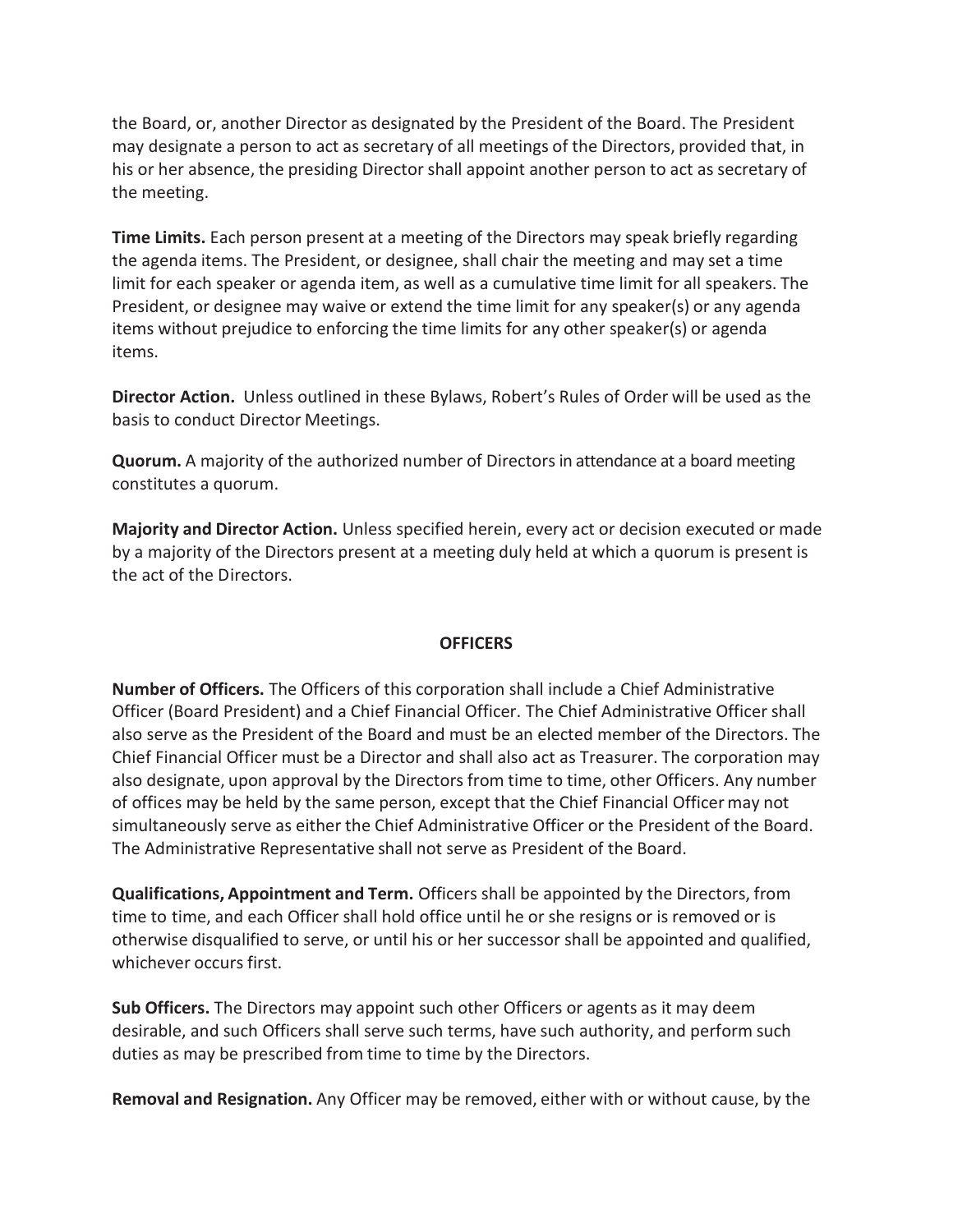Directors, at any time. Any Officer may resign at any time by giving written notice to the Directors. Any such resignation shall take effect at the date of receipt of such notice or at any later date specified therein, and, unless otherwise specified therein, the acceptance of such resignation shall not be necessary to make it effective. The above provisions of this Section shall be superseded by any conflicting terms of a contract which has been approved or ratified by the Directors relating to the employment of any Officer of the corporation.

**Vacancies.** Any vacancy caused by the death, resignation, removal, disqualification, or otherwise, of any Officershall be filled by the Directors. Vacancies occurring in offices of Officers appointed at the discretion of the Directors may or may not be filled, as the Directors shall determine.

## **DUTIES OF OFFICERS**

**Chief Administrative Officer (Board President).** The Chief Administrative Officer of the corporation shall, subject to the control of the Board of Directors, supervise and control the affairs of the corporation and the activities of the Officers. He or she shall perform all duties incident to his or her office and such other duties as may be required by law, by the Articles of Incorporation of this corporation, by these Bylaws, or which may be prescribed from time to time by the Directors. Unless another person is specifically appointed as President of the Board, he or she shall preside at all meetings of Directors. Except as otherwise expressly provided by law, by the Articles of Incorporation, or by these Bylaws, he or she shall, in the name of the corporation, execute such deeds, mortgages, bonds, contracts, checks, or other instruments which may from time to time be authorized by the Directors. The President may designate an individual to serve as the corporate secretary. The corporate secretary shall maintain records of the corporation, maintain minutes of Director meetings, and in general, perform all duties incident of the corporate secretary.

**Chief Financial Officer.** The Chief Financial Officer shall:

- x Have charge and custody of, and be responsible for, all funds and securities of the corporation, and deposit all such funds in the name of the corporation in such banks, trust companies, or other depositories as shall be selected by the **Directors**
- x Receive, and give receipt for, monies due and payable to the corporation from any source whatsoever
- x Disburse, or cause to be disbursed, the funds of the corporation as may be directed by the Directors, taking proper vouchers for such disbursements
- x Be available, or through an authorized designee be available, on a daily basis to make disbursements
- x Keep and maintain adequate and correct accounts of the corporation's properties and business transactions, including accounts of its assets, liabilities, receipts, disbursements, gains and losses
- x Exhibit at all reasonable times the books of account and financial records to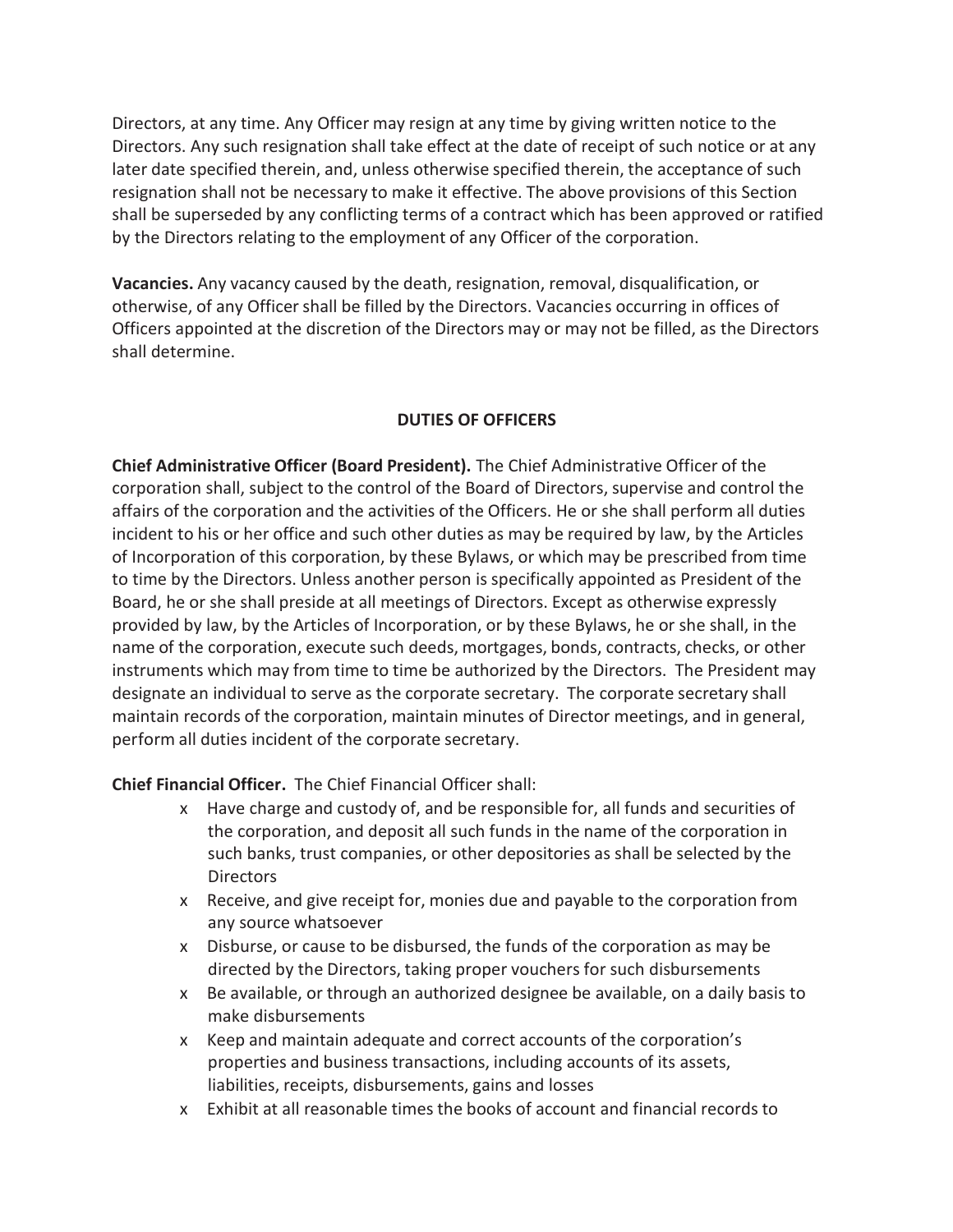any director of the corporation on request therefore

- x Renderto the Chief Administrative Officer and Directors, wheneverrequested, an account of any or all of his or her transactions as Chief Financial Officer and of the financial condition of the corporation
- x Prepare, or cause to be prepared, and certify, or cause to be certified, the financial statements to be included in any required reports
- x In general, perform all duties incident to the office of Chief Financial Officer and such other duties as may be required by law, by the Articles of Incorporation of the corporation, or by these Bylaws, or which may be assigned to him or her from time to time by the Directors

**Compensation**. Officers shall serve without any compensation for their service as Officers. Officers may receive a reasonable advance or reimbursement of expenses incurred in the performance of their duties as may be fixed or determined by resolution of the Directors. Officers may not be compensated for rendering services to the corporation in any capacity other than Director or Officer unless such other compensation is reasonable and is allowable.

**Conflict of Interest.** Officers are subject to the conflict of interest rules under applicable federal and state income tax codes.

## **COMMITTEES**

**Committees.** The Directors may establish committees, other than an executive committee, each consisting of one or more Chairpersons.

**No Executive Committee.** The Directors shall not establish or delegate its powers to any "Executive Committee" in the sense usually described in the Bylaws of non-profit corporations.

**Advisory Committees.** The corporation may create such other committees as may from time to time be designated by resolution of the Directors. Such other committees may consist of persons who are not also Directors. These additional committees shall act in an advisory capacity only to the Directors and shall be clearly titled as "advisory" committees.

**Other Committees.** The corporation may create additional committees appropriate to operation of the corporation or of its school.

#### **EXECUTION OF INSTRUMENTS, DEPOSITS AND FUNDS**

**Execution of Instruments.** The Directors, except as otherwise provided in these Bylaws, may by resolution authorize any Officer or agent of the corporation to enter into any contract or execute and deliver any instrument in the name of, and on behalf of, the corporation, and to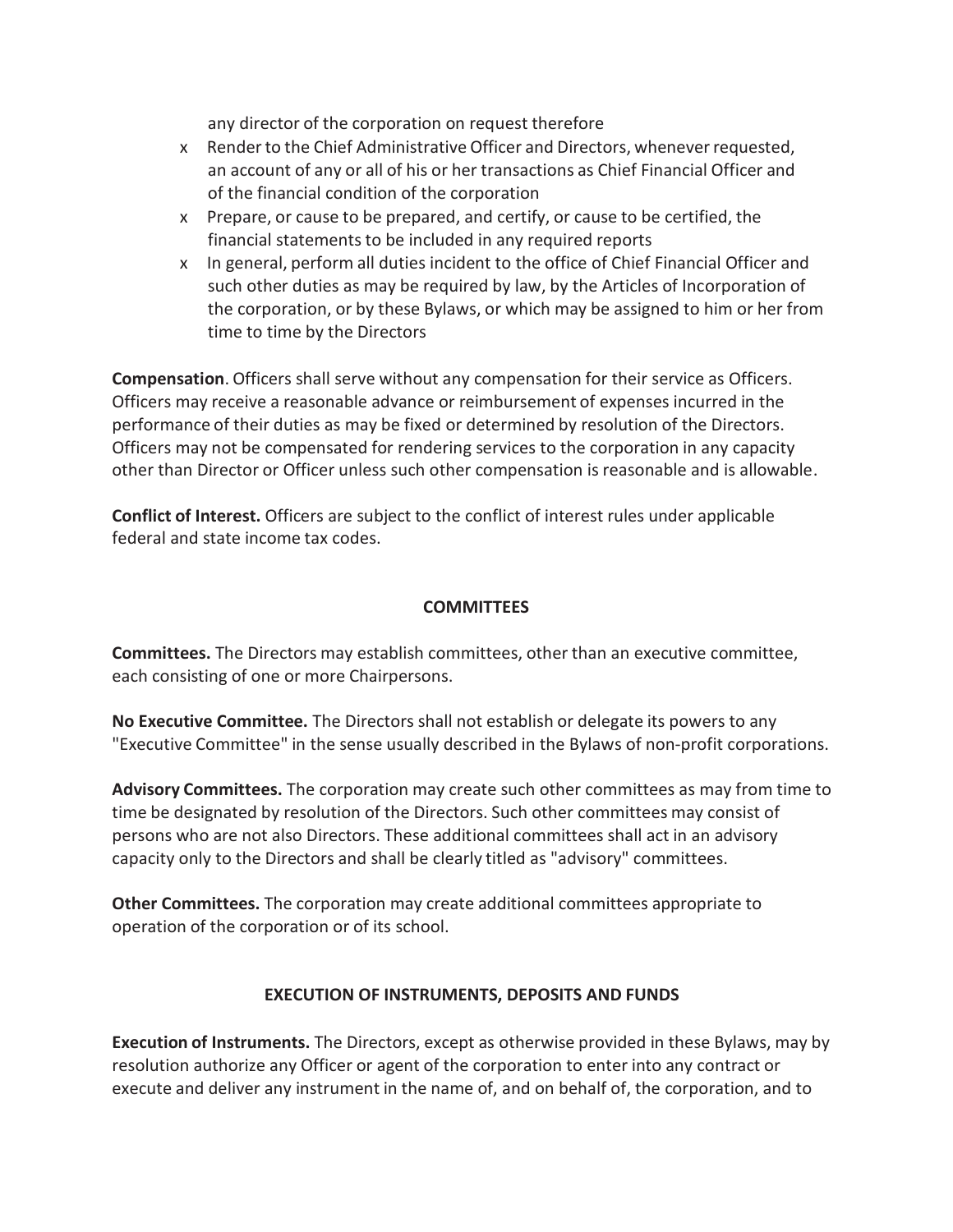issue checks in a nominal amount for the day to day operations of the school, and such authority may be general or confined to specific instances. Unless so authorized, no Officer, agent, or employee shall have any power or authority to bind the corporation by any contractor engagement or to pledge its credit or to render it liable monetarily for any purpose or in any amount.

**Checks and Notes.** Except as otherwise specifically determined by resolution of the Directors, or as otherwise required by law, checks, drafts, promissory notes, orders for the payment of money, warrants issued by the County Treasurer and other evidence of indebtedness of the corporation shall be signed by the Business Administrator, Chief Financial Officer or by the Chief Administrative Officer of the corporation.

**Deposits.** All funds of the corporation shall be deposited from time to time to the credit of the corporation in such banks, trust companies, or other depositories as agreed to by the Directors.

**Gifts.** The Directors may accept on behalf of the corporation any contribution, gift, bequest, or devise for the charitable or public purposes of this corporation.

## **CORPORATE RECORDS AND REPORTS**

**Maintenance of Corporate Records.** The corporation shall keep at its principal office in the State of Utah:

- x Minutes of all meetings of Directors and committees of the Directors, indicating the time and place of holding such meetings, whether regular or special, how called, the notice given, and the names of those present and the proceedings thereof, such information to be used only for the intended purposes of conducting the proper business of the corporation
- x Adequate and correct books and records of account, including accounts of its employees, properties and business transactions and accounts of its assets, liabilities, receipts, disbursements, gains and losses
- x A copy of the corporation's Articles of Incorporation and Bylaws as amended

**Directors' Inspection Rights.** Every Director shall have the absolute right at any reasonable time to inspect and copy all books, records and documents of every kind and to inspect the physical properties of the corporation, provided that such inspection and copying is subject to applicable laws.

**Annual Report.** The Directors shall cause an annual report to be furnished not later than one hundred and eighty (180) days after the close of the corporation's fiscal year to all Directors, which report shall contain the following information in appropriate data: the assets and liabilities, including the trust funds, of the corporation as of the end of the fiscal year, the statement of operations including revenue and expenses during the fiscal